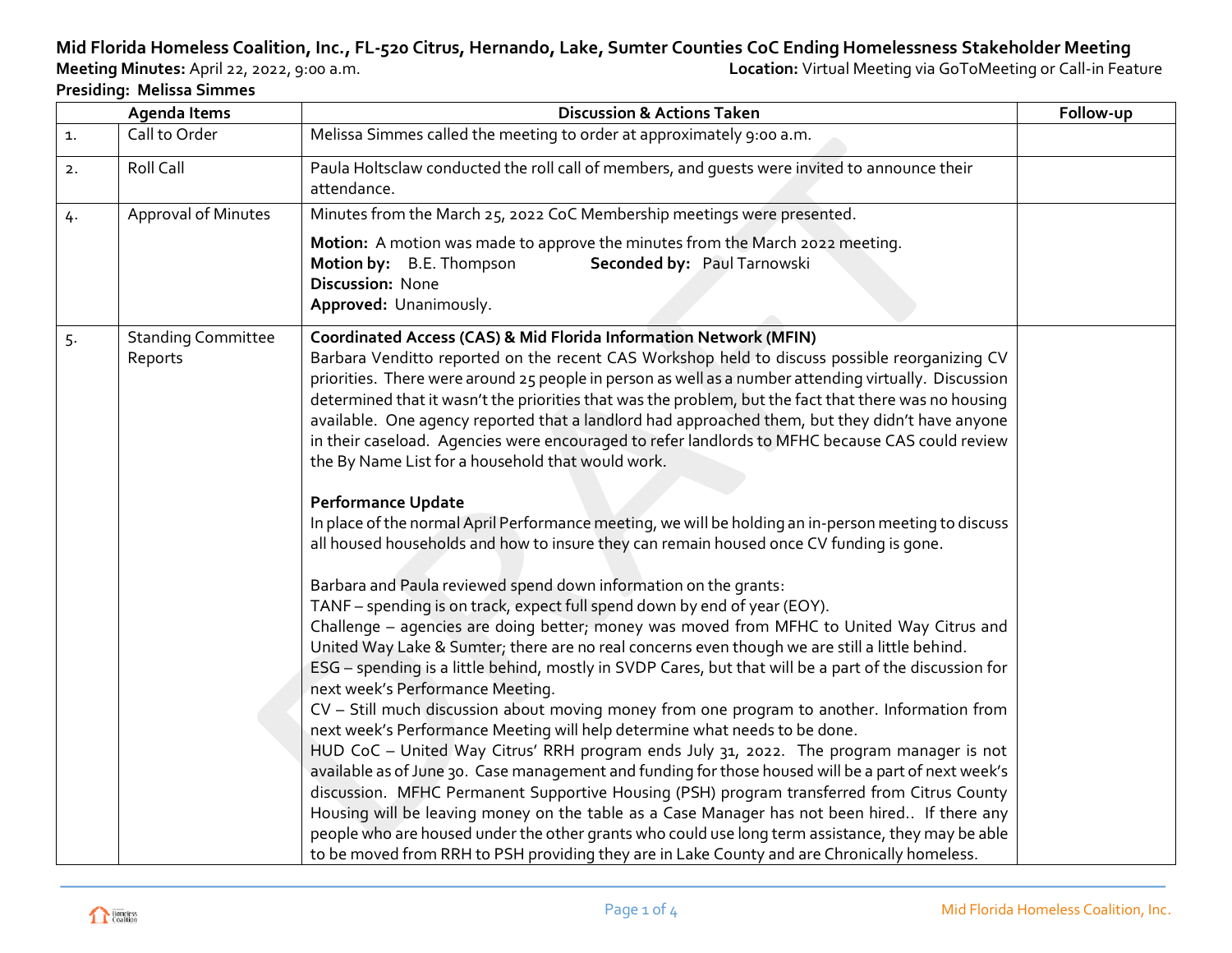## **Mid Florida Homeless Coalition, Inc., FL-520 Citrus, Hernando, Lake, Sumter Counties CoC Ending Homelessness Stakeholder Meeting**

**Presiding: Melissa Simmes**

**Location:** Virtual Meeting via GoToMeeting or Call-in Feature

|    |                                   | By Name List – move-in dates are important to the validity of the data. If move-in dates are not<br>entered in HMIS, then people appear to still be homeless when they aren't.                                                                                                                                                                                                                                                                                                                                                                                                                                 |  |
|----|-----------------------------------|----------------------------------------------------------------------------------------------------------------------------------------------------------------------------------------------------------------------------------------------------------------------------------------------------------------------------------------------------------------------------------------------------------------------------------------------------------------------------------------------------------------------------------------------------------------------------------------------------------------|--|
| 5. | <b>MFHC Lead Agency</b><br>Update | Membership Drive - 2022 members are needed. In order to apply for DCF or HUD grants, agencies<br>must be paid members. Visit www.midfloridahomeless.org in order to complete the membership<br>form, and pay the \$100 dues.                                                                                                                                                                                                                                                                                                                                                                                   |  |
|    |                                   | Strategic Plan - It has not been updated lately but continues to be the CoC's plan, not just MFHC's.<br>An increase in capacity of existing agencies is occurring in Lake County, but more is needed in the<br>other counties in our CoC. Advocacy for our programs and systems needs to be happening across the<br>board. There is no better time for all of us to be on the same page and aware of the issues. There is<br>a crisis going on, homelessness increasing, housing prices soaring, housing inventory low, and MFHC<br>cannot share these concerns alone. We rely on the input of the entire CoC. |  |
|    |                                   | MFHC is hoping to move forward to in-person meetings soon. They are so much more impactful in<br>person.                                                                                                                                                                                                                                                                                                                                                                                                                                                                                                       |  |
|    |                                   | <b>Current Funding</b><br>DCF Funding - RFA is due May 2 for those agencies wishing to apply for TANF, ESG or Challenge<br>grant funding.                                                                                                                                                                                                                                                                                                                                                                                                                                                                      |  |
|    |                                   | ESG-CV - The federal government has extended the deadline to 2023, however we are awaiting<br>notification from DCF.                                                                                                                                                                                                                                                                                                                                                                                                                                                                                           |  |
|    |                                   | County Updates - Tomi Steinruck provided the updates.                                                                                                                                                                                                                                                                                                                                                                                                                                                                                                                                                          |  |
|    |                                   | • Sumter - EFSP Applications are due April 25, 2022. This is for Phase 39 & ARPA, and these go<br>through April 2023.                                                                                                                                                                                                                                                                                                                                                                                                                                                                                          |  |
|    |                                   | • Hernando - EFSP Applications are due April 26, 2022. United Way of Hernando County has<br>hygiene kits available to any who need them. The Hernando EOC                                                                                                                                                                                                                                                                                                                                                                                                                                                      |  |
|    |                                   | • Citrus - BASICS United is looking for formal outreach and HMIS training for new volunteers to<br>help people, improve our data quality, and get them document ready for housing referrals.                                                                                                                                                                                                                                                                                                                                                                                                                   |  |
|    |                                   | • Lake - Training was held with The Salvation Army, United Way and Hope Center for Homeless<br>Prevention assessments. Lake County is working on their EFSP application; Community Legal<br>Services of Mid Florida is hosting an event on rental law in late April and May.                                                                                                                                                                                                                                                                                                                                   |  |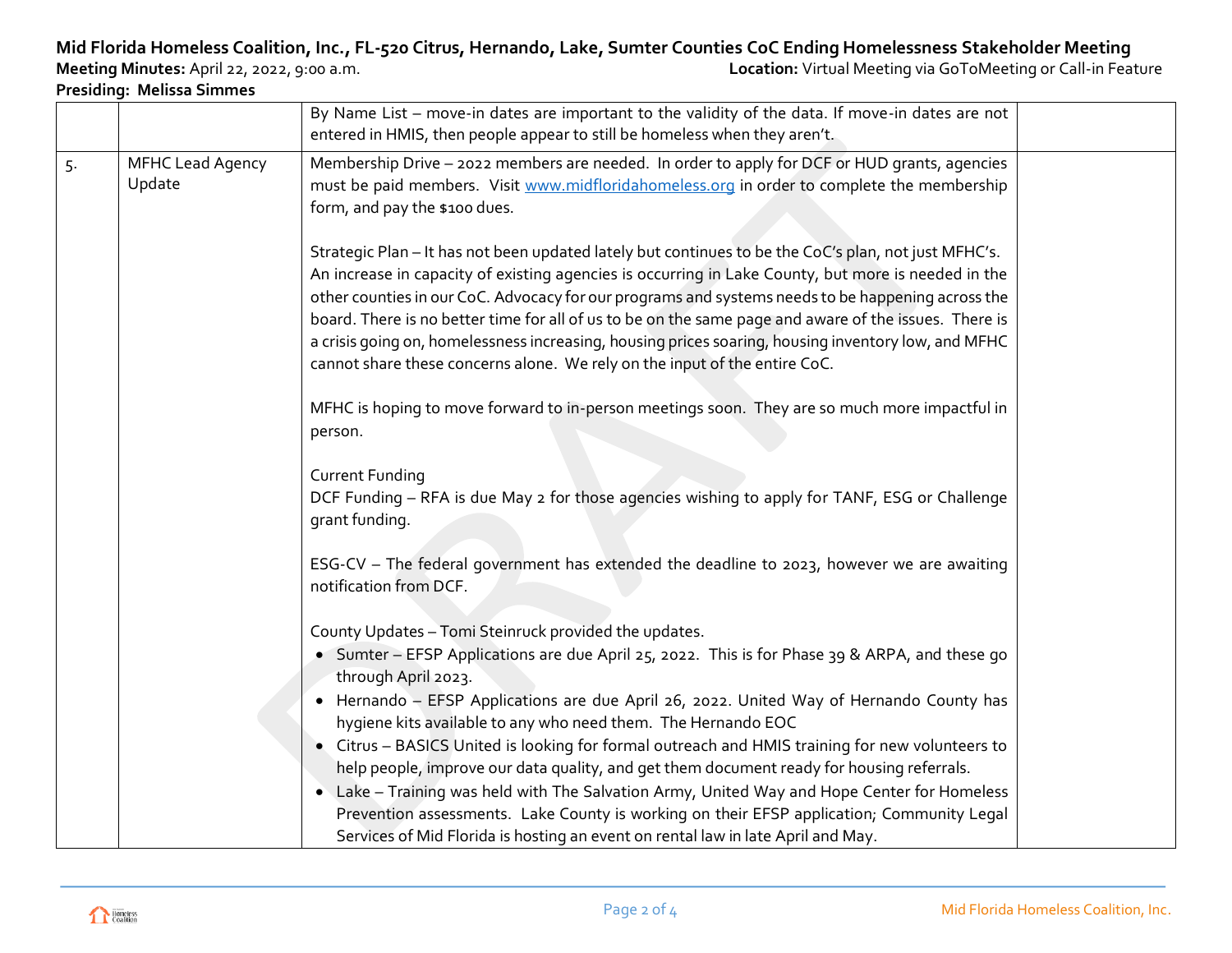## **Mid Florida Homeless Coalition, Inc., FL-520 Citrus, Hernando, Lake, Sumter Counties CoC Ending Homelessness Stakeholder Meeting**

**Presiding: Melissa Simmes**

**Location:** Virtual Meeting via GoToMeeting or Call-in Feature

| Membership Input  | Paul Tarnowski asked if there were any property managers within the Membership. Kim Levonsohn<br>will reach to her property management manager to be notified when any inventory opens up. |  |  |
|-------------------|--------------------------------------------------------------------------------------------------------------------------------------------------------------------------------------------|--|--|
| Next Meeting Date | The next CoC Membership meeting will be May 27, 2022.                                                                                                                                      |  |  |
| Adjourn           | <b>Motion:</b> A motion was made to adjourn at approximately 9:49 a.m.<br>Seconded by: B.E. Thompson<br>Motion by: Barbara Venditto<br><b>Discussion: None</b><br>Approved: Unanimously.   |  |  |